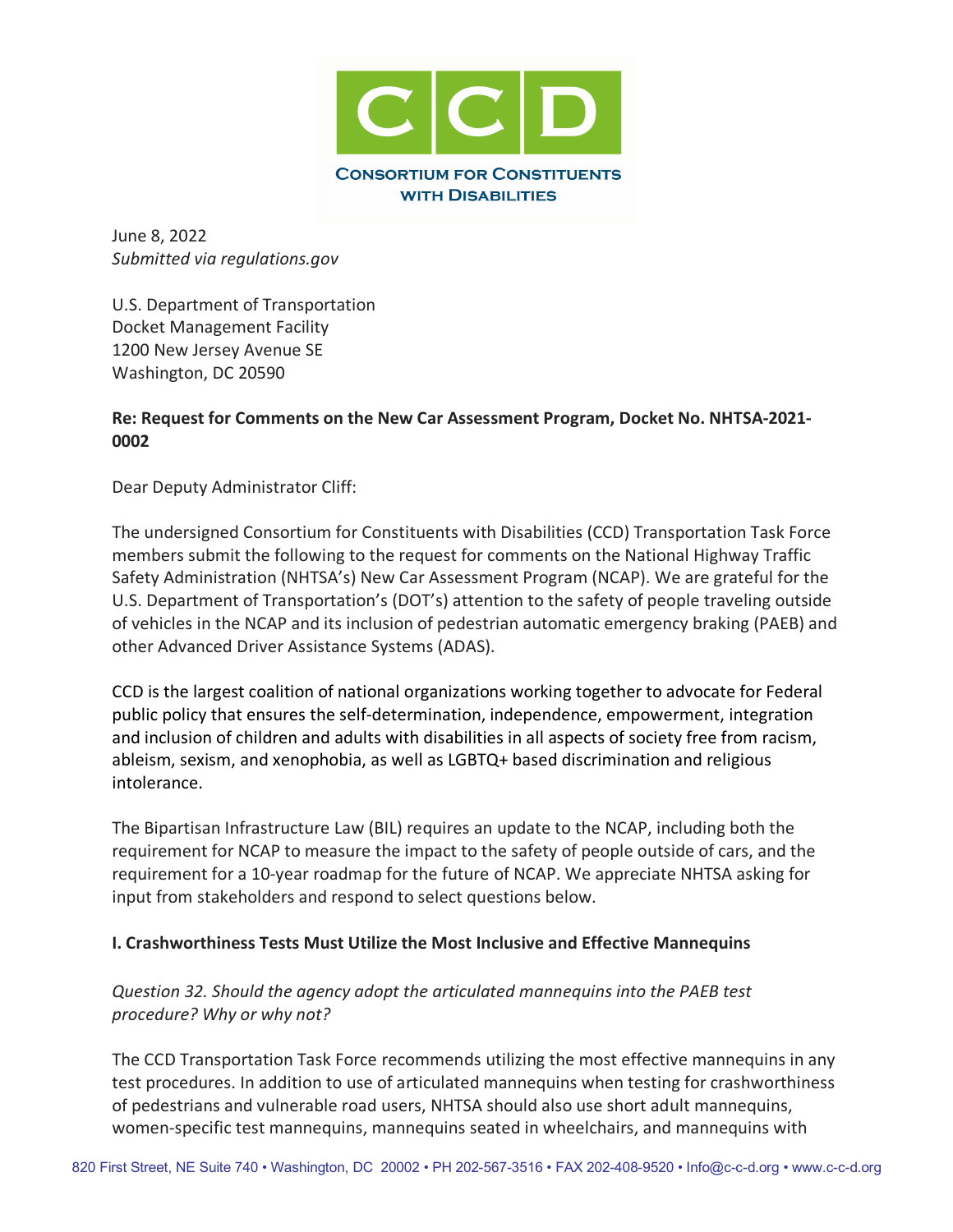darker skin tones. NHTSA's own research has shown that women are 17 percent more likely to die and 73 percent more likely to be severely injured in car crashes than men. Testing with women specific test mannequins will help determine if vulnerable road users experience similar gender disparities, and hopefully help car manufacturers avoid that outcome. Testing with wheelchair using mannequins and shorter mannequins could highlight the additional dangers chair users and people of short stature face when sharing the road with larger vehicles especially. And researchers have noted additional testing is needed for pedestrians with darker skin tones.

# **II. DOT Must Include People with Disabilities; Black, Indigenous, and People of Color (BIPOC); and Cyclists in PAEB and other ADAS Test Procedures**

The agency proposes to make several changes to the 2019 PAEB test procedure for use in NCAP. These changes should address the safety of people with disabilities, BIPOC, and cyclists or other mobility users. Likewise, testing for blind spot warning and intervention systems, lane keeping support systems, and other advanced driver-assistance systems should account for pedestrians with disabilities, BIPOC with darker skin tones, and cyclists as part of a testing approach that prioritizes safety for all and accounts for real world conditions.

## *Question 34. Are there other safety areas that NHTSA should consider as part of this or a future upgrade for pedestrian protection?*

The US DOT recently released the first ever National Roadway Safety Strategy (NRSS), and included the NCAP update as one of the first concrete steps of addressing the increase in fatalities on America's roadways through a safe system approach. The NRSS states that "under the Safe System Approach, efforts to make our roads safer should affirmatively improve equity outcomes." However, NHTSA's plan for both the update of the NCAP, and its 10-year plan, fail to address the safety of BIPOC, people with disabilities, or vulnerable road users other than people walking. While we appreciate that NHTSA will be including PAEB, that action does not go far enough to truly consider the safety of vulnerable road users.

# **III. PAEB and other ADAS Must include People with Disabilities to Meet the Non-Discrimination Requirements of Section 504 of the Rehabilitation Act**

Under Section 504 of the Rehabilitation Act, NHTSA has an affirmative obligation to ensure that people with disabilities have equal access and an equal opportunity to participate in and benefit from its services, programs, and activities.<sup>1</sup> NHTSA may not "utilize criteria or methods of administration … [t]hat have the effect of subjecting qualified individuals with disabilities to discrimination on the basis of disability [or] [t]hat have the purpose or effect of defeating or substantially reducing the likelihood that persons with a disability can benefit by the objectives of the recipient's program or activity[.] ".<sup>2</sup> Despite these obligations, NHTSA proposes to include PAEB and other ADAS test procedures without requiring testing that includes disabled pedestrians. It is critical that the NCAP include all measures to ensure the safety of disabled travelers.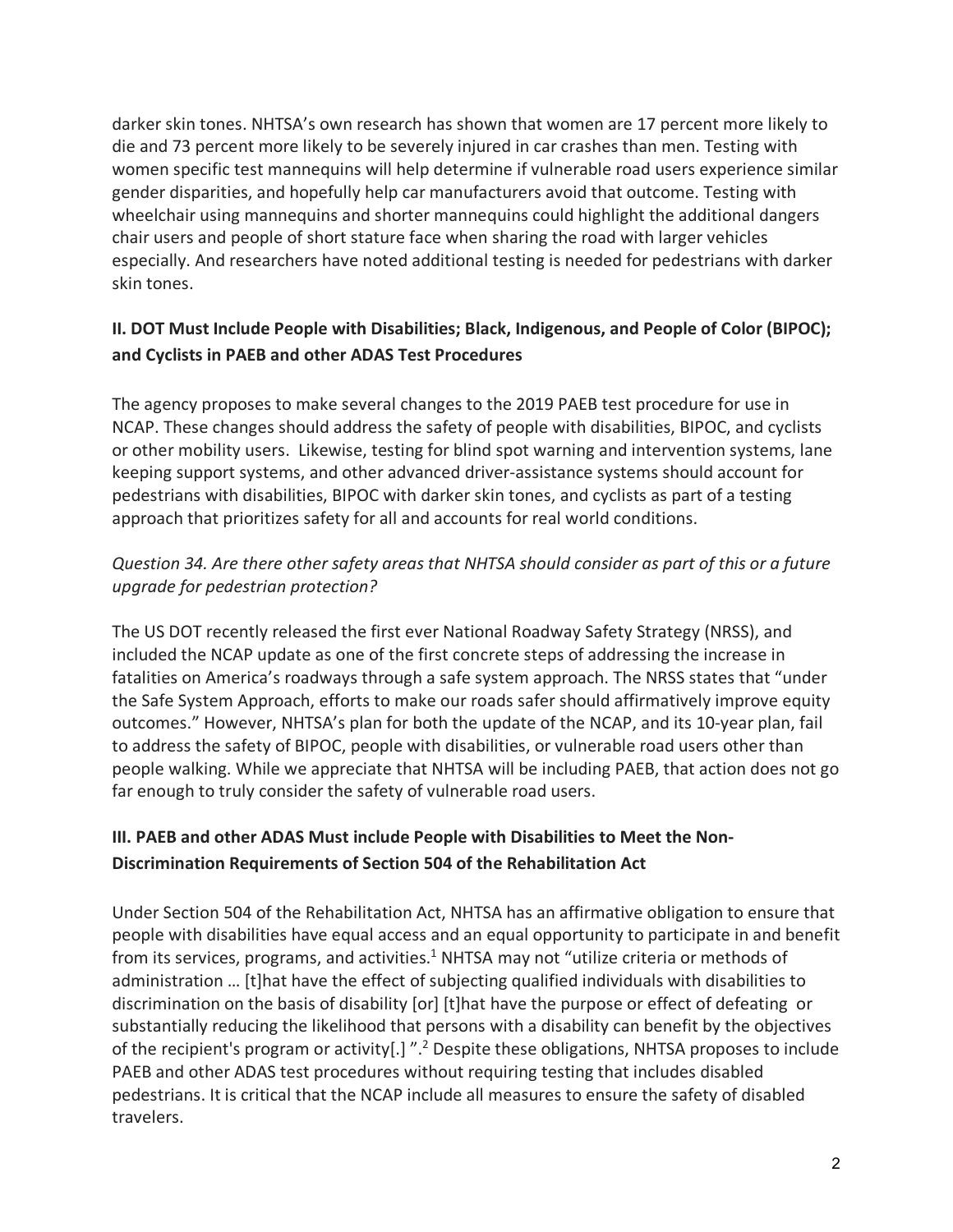### **IV. ADAS Must Include Vulnerable Road Users to Meet the Intent of the BIL**

The BIL defines vulnerable road users as pedestrians, bicyclists, other cyclists or persons using a personal conveyance as defined by the American National Standards / Manual on Classification of Motor Vehicle Traffic Crashes (ANSI D.16-2017). This definition includes people using personal conveyances, motorized and non motorized, such as wheelchairs and scooters used by people with disabilities, and multiple micromobility devices. Pedestrians with disabilities may also use assistive devices such as a walker, cane, crutches or service animal.

Attention is needed to address the safety of people with disabilities, BIPOC, and cyclists on our nation's roads. A recent *Stateline* article detailed the hazards wheelchair users routinely face as pedestrians due to poor infrastructure such as inaccessible or nonexistent sidewalks or curb ramps, and larger vehicles in which drivers may not see them.<sup>3</sup> The article cited a Georgetown University study which found that pedestrian wheelchair users were more than a third more likely to be killed in crashes than non-wheelchair users. In more than three-quarters of fatalities, the driver used no "crash avoidance maneuver," such as braking or steering.

In addition, a 2019 Study by the Georgia Institute of Technology found that AVs do not "see" darker skin as well as lighter skin.<sup>4</sup> The study conclusion says in part that more data and research is necessary. And DOT's own data within this request for comment reflects a continued rise in the number of cyclists killed on U.S. roads.

People with disabilities have intersectional identities and interests and are also BIPOC and cyclists. To meet the intent of the law, and to truly improve equity outcomes, NHTSA should be testing PAEB and other ADAS for people with disabilities using mobility or assistive devices and cyclists. And because we know that communities of color experience higher fatalities, NHTSA must test PAEB and other ADAS for all races and ethnicities.

### **V. ADAS Must be Inclusive to Ensure Equity and Safety for Autonomous Vehicles**

The ADAS NHTSA is now testing are the building blocks for more automated vehicles (AVs). AVs have the potential to dramatically improve mobility, vehicle and road safety for people with disabilities, including people with sensory, cognitive and physical disabilities. However, the promise and safety of AVs will only be realized if the vehicles and the surrounding infrastructure are fully accessible, and the safety elements of the vehicles consider the needs of all disabled people.

AVs learn by experience, so an AV learns to identify people of all races and ethnicities, different genders, and people using wheelchairs or assistive devices only if tested with them. As NHTSA moves forward with testing of ADAS, it should include tests of different races and ethnicities and gender, as well as people using wheelchairs, assistive devices, and other common mobility devices. Otherwise it risks increasing the safety inequities in our transportation system.